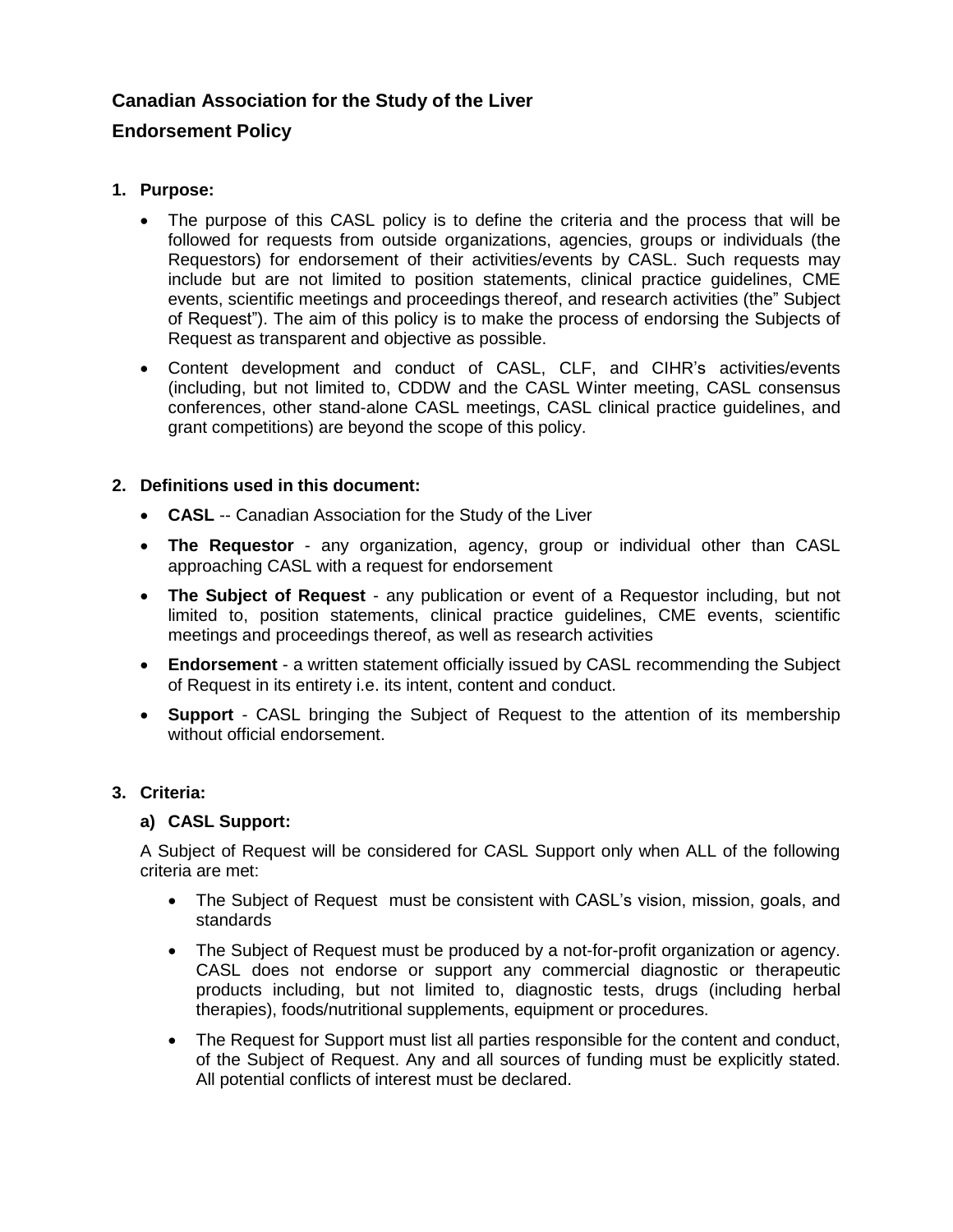- The Request for Support must be made by the non-for-profit organization(s) or agency(ies) responsible for the Subject of Request.
- From the time the Request (with all documents detailed below) is received by the CASL office, the Requestor will allow at least 60 working days for CASL's decision making.

### **b) CASL Endorsement**

A Subject of Request will be considered for Endorsement only when ALL of the following additional criteria beyond those detailed above for CASL Support are fulfilled:

- CASL must be involved in the planning of content and conduct of the Subject of Request at an early stage.
- The Request for Endorsement (with all documents detailed below) has to be received by the CASL office at least 90 days prior to the Subject of Request taking place

### **4. Process:**

#### **a) Submission of Request for Support or Endorsement:**

Requests for Support or Endorsement must be submitted electronically to the CASL office, as per the timelines detailed above, with the following documentation:

- Name, affiliation and contacts of the Requestor
- Relationship of the Requestor to the organization/agency responsible for the Subject of Request
- Conflict of interest statement of the Requestor
- The complete set of final documents on the Subject of Request that will include the following:
	- $\circ$  A list of organizers/experts responsible for content and conduct, including a declaration of potential conflicts of interest
	- $\circ$  other involved content experts such as speakers/writers, including a declaration of their potential conflicts of interest
	- o detailed program/description/content of the Subject of Request
	- o target audience
	- o funding sources
- A Cheque for a non-refundable processing fee of CAD 200 payable to CASL (waived for CASL members)
- (NOTE: the above mentioned time lines will start only once all of the required documentation has been received).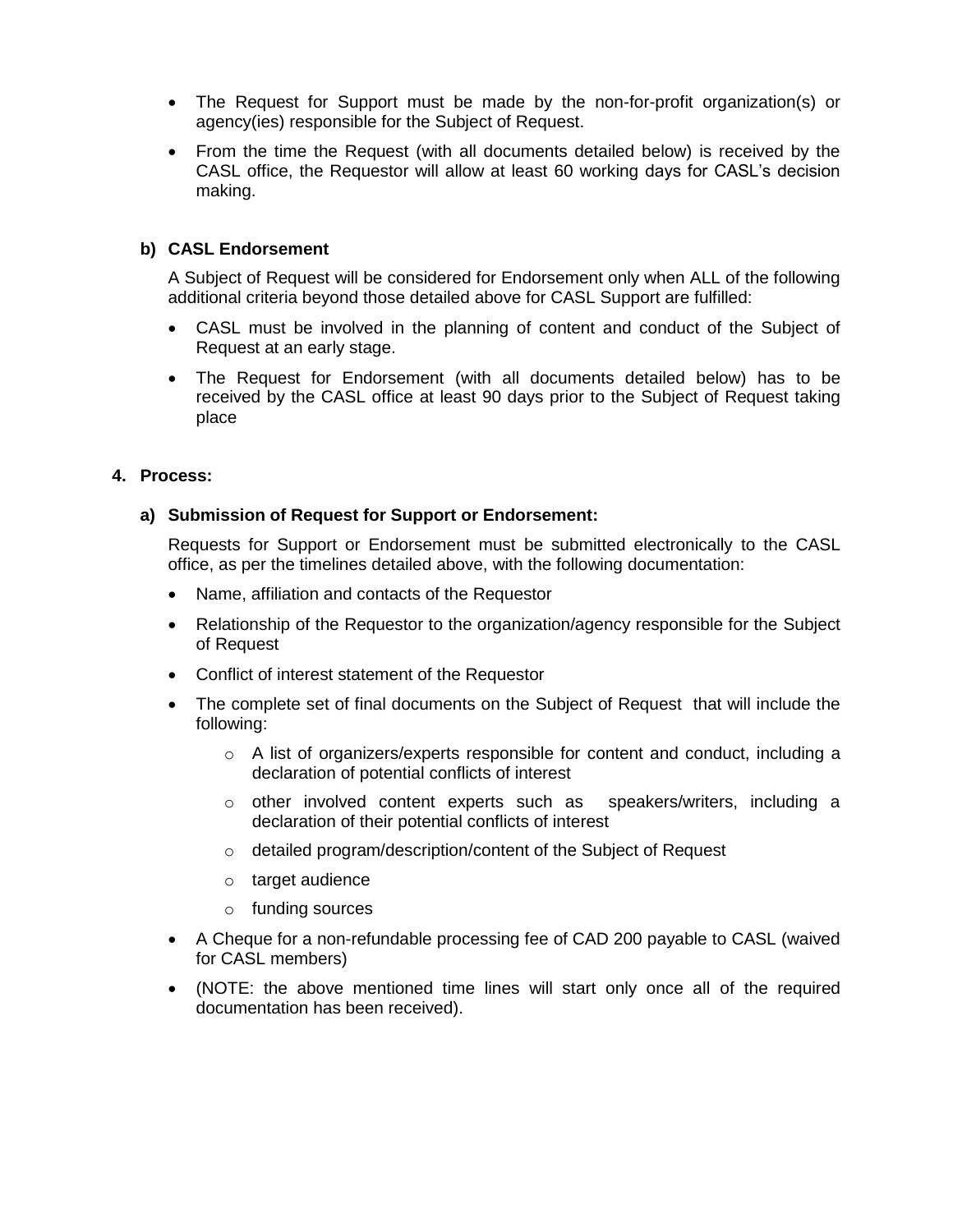#### **b) Decision making by CASL:**

- Once a Request for Endorsement or Support is received, the CASL office will determine the completeness of the submitted documentation. CASL can request additional information from the Requestor, if necessary. Once all of the required documentation has been received to the satisfaction of CASL, the CASL office will send the complete file on the Subject of Request to the CASL President and President elect.
- The CASL President (or in his absence, the President elect) will review all of the documentation submitted by the Requestor and decide whether the Subject of Request falls within CASL's vision, mission, goals, and standards, as well as within the scope of this policy document.
	- o If not, the CASL President will instruct the CASL office to prepare and send a response letter to the Requestor with notification of this decision. If the Requestor disagrees, he/she may appeal the decision by re-submitting the required documentation accompanied by a rebuttal letter detailing the reasons for disagreeing.
	- $\circ$  If so (and in any case of an appeal), the CASL President will instruct the CASL office to have the Request for Support or Endorsement placed on the agenda for the next CASL EXEC TC.
- The CASL office will then send all documentation on the Subject of Request to all members of the CASL EXEC for their review.
- At the CASL EXEC TC, the CASL EXEC will decide on the Subject of Request by majority vote of those present. In case of a draw, the vote of the CASL President (or in his absence, the President elect) decides. The decision by the CASL EXEC is final and cannot be appealed.
- The CASL office will then prepare a response letter with notification of this decision, has it signed by the CASL president (or in his absence, the President elect) and sent it to the Requestor together with a request to complete the additional steps outlined below.

#### c) **Additional steps required to complete an approved Request for Support:**

Once a Request for Support has been approved by the CASL EXEC,

- The CASL EXEC will decide at the same EXEC TC on the most appropriate way of bringing the Subject of Request to the attention of its members (e.g. posting on Website, extra E-mail blast, including in next scheduled E-mail blast).
- The CASL office must add the following disclaimer to its communication on the Entity to its membership:

*"The Canadian Association for the Study of the Liver (CASL) has made every effort to ensure that information included within this [Subject of Request] is accurate at the time of this communication. The information included cannot substitute for the advice or direction of a health care professional, and CASL makes no guarantees, nor can it assume any legal liability for the accuracy, completeness, or usefulness of such information or for any damage incurred directly or indirectly from the information.*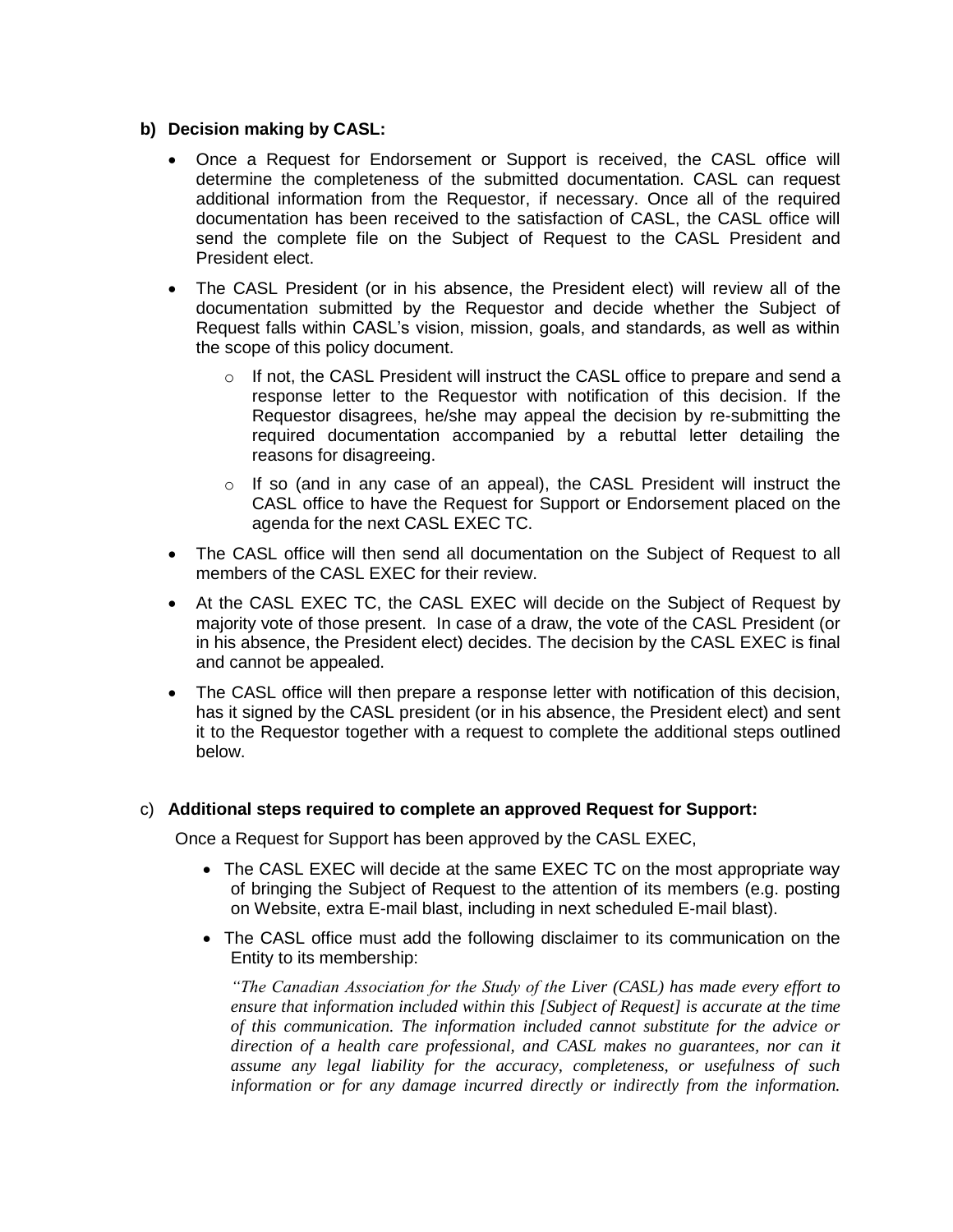*Reference to any specific product does not imply its endorsement, recommendation or preference by CASL".*

- Should a CASL Supported Subject of Request be posted on the CASL website, it is at the sole discretion of CASL whether and when to take it off its website again without any obligation to give (a) reason(s) or to notify the Requestor.
- All the above is communicated with the decision letter to the Requestor asking for approval.
- The CASL office will only communicate the Subject of Request to its membership once the approval to all the above has been received in writing from the Requestor.

#### d) **Additional steps required to complete an approved Request for Endorsement:**

Once a request for Endorsement has been approved by the CASL EXEC,

- A written contractual agreement between CASL and the organization/agency responsible for the Subject of Request is required.
- This contractual agreement shall define the details of execution of the Endorsement and shall minimally state the following:
	- $\circ$  CASL shall provide the Requestor with an endorsement in the form of a written statement recommending the Subject of Request. The following is an example of such a statement:

*"This [Subject of Request] is consistent with the vision, mission, goals and policies of the Canadian Association for the Study of the Liver (CASL)".*

o A disclaimer must appear on all written material, protecting CASL from legal liability in the misinterpretation of content of the Subject of Request. The following statement shall appear on all materials regarding the Subject of Request for which CASL is providing endorsement:

*"The Canadian Association for the Study of the Liver (CASL) has made every effort to ensure that information included within this [Subject of Request] is accurate. The information included cannot substitute for the advice or direction of other experts and health care professionals, and CASL makes no guarantees, nor can it assume any legal liability for the accuracy, completeness, or usefulness of such information or for any damage incurred directly or indirectly from the information. Reference to any specific product does not imply its endorsement, recommendation or preference by CASL".*

- o The use of the CASL logo on any material relating to the Subject of Request must be approved by the CASL EXEC for each instance.
- $\circ$  No alterations can be made to the CASL logo, supporting statements or disclaimer.
- $\circ$  All materials relating to the Subject of Request should be available in both official languages of Canada
- o All materials relating to the Subject of Request should note the date of production/publication.